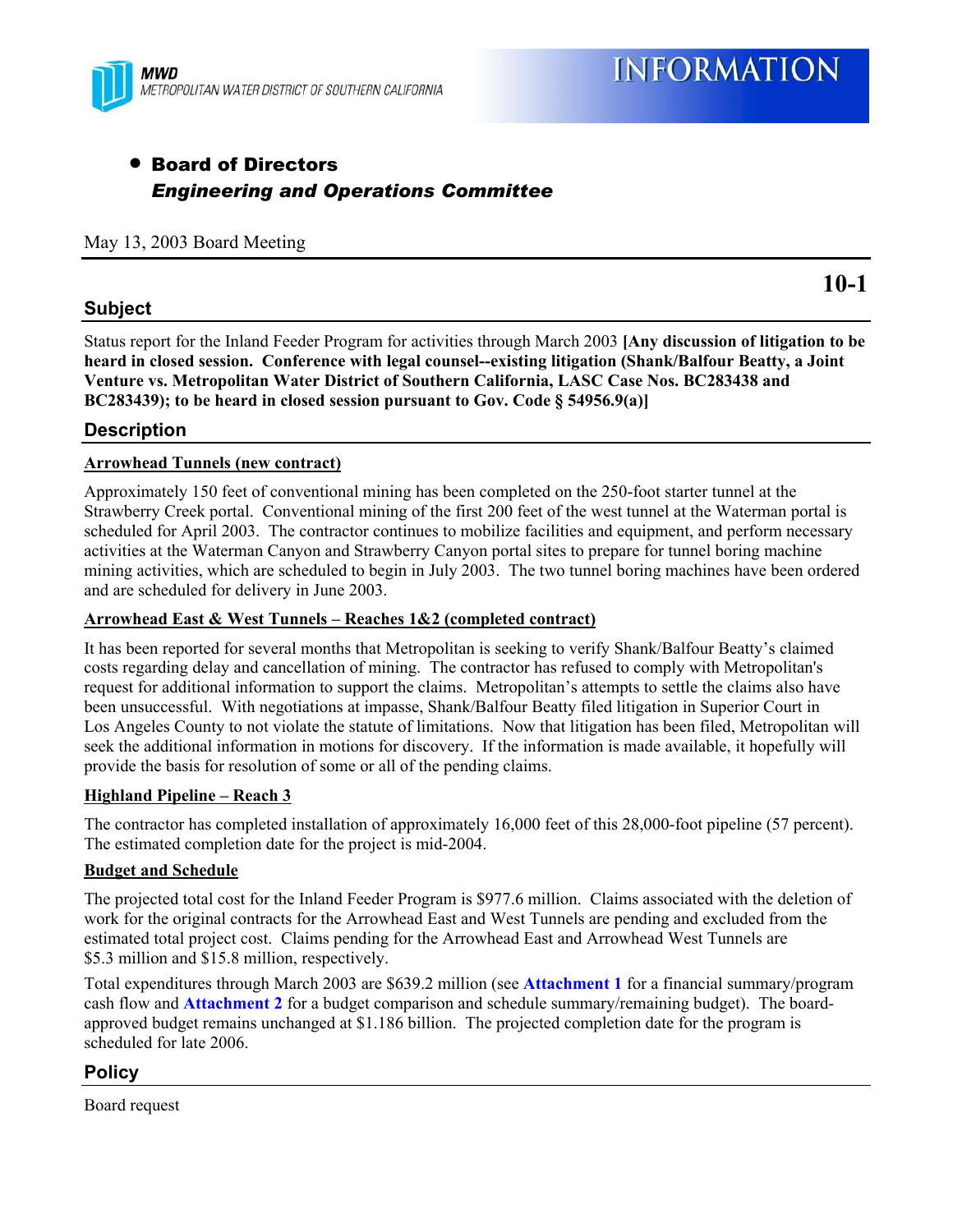#### **Fiscal Impact**

Refer to **Attachment 1** and **Attachment 2**.

4/17/2003 *Roy L. Wolfe Manager, Corporate Resources Date*

4/28/2003 *Ronald R. Gastelum Chief Executive Officer Date*

**Attachment 1 – Financial Summary/Program Cash Flow** 

**Attachment 2 – Budget Comparison and Schedule Summary/Remaining Budget** 

BLA #2166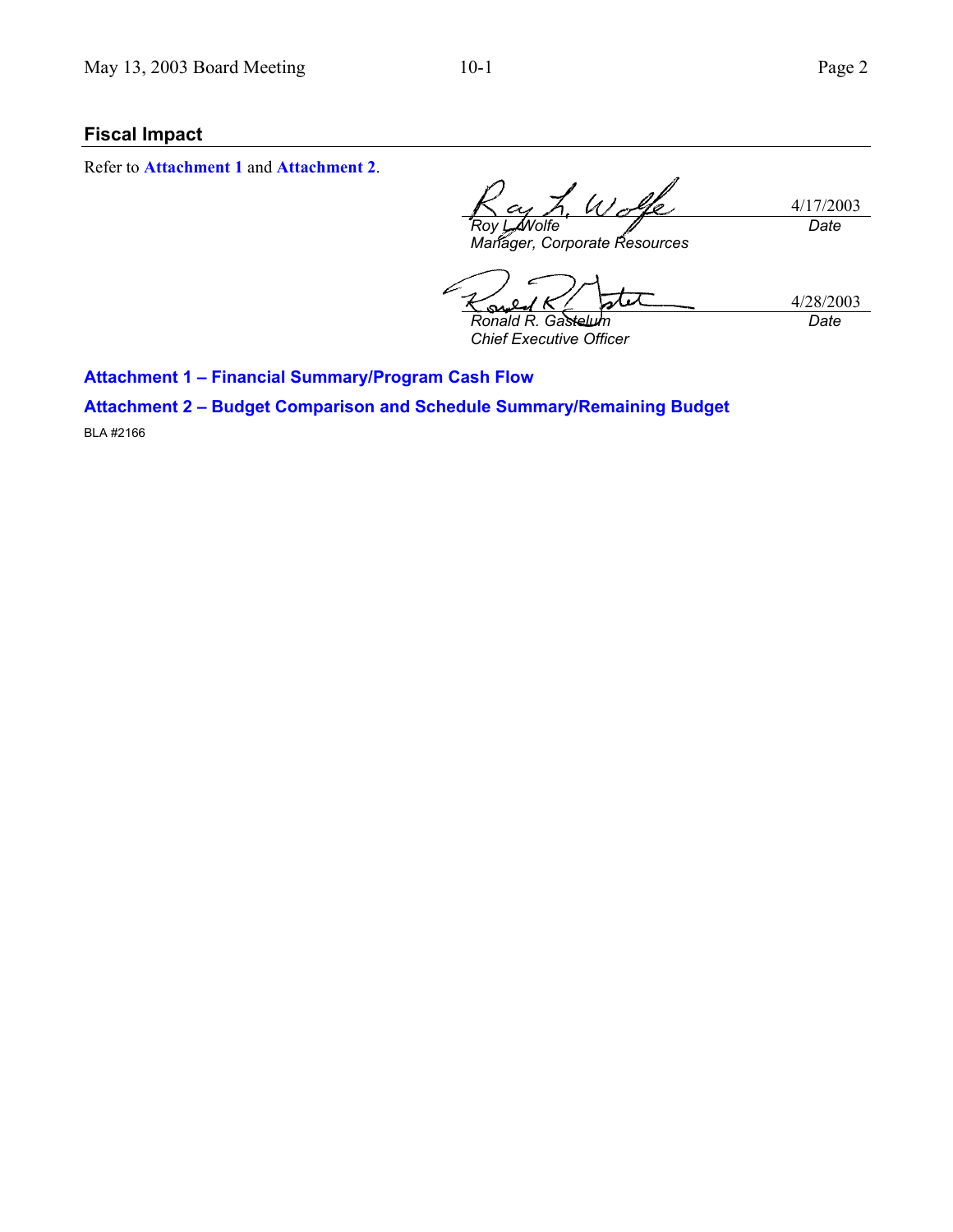

1. Based on knowledge of current field conditions.

# **Program Cash Flow**